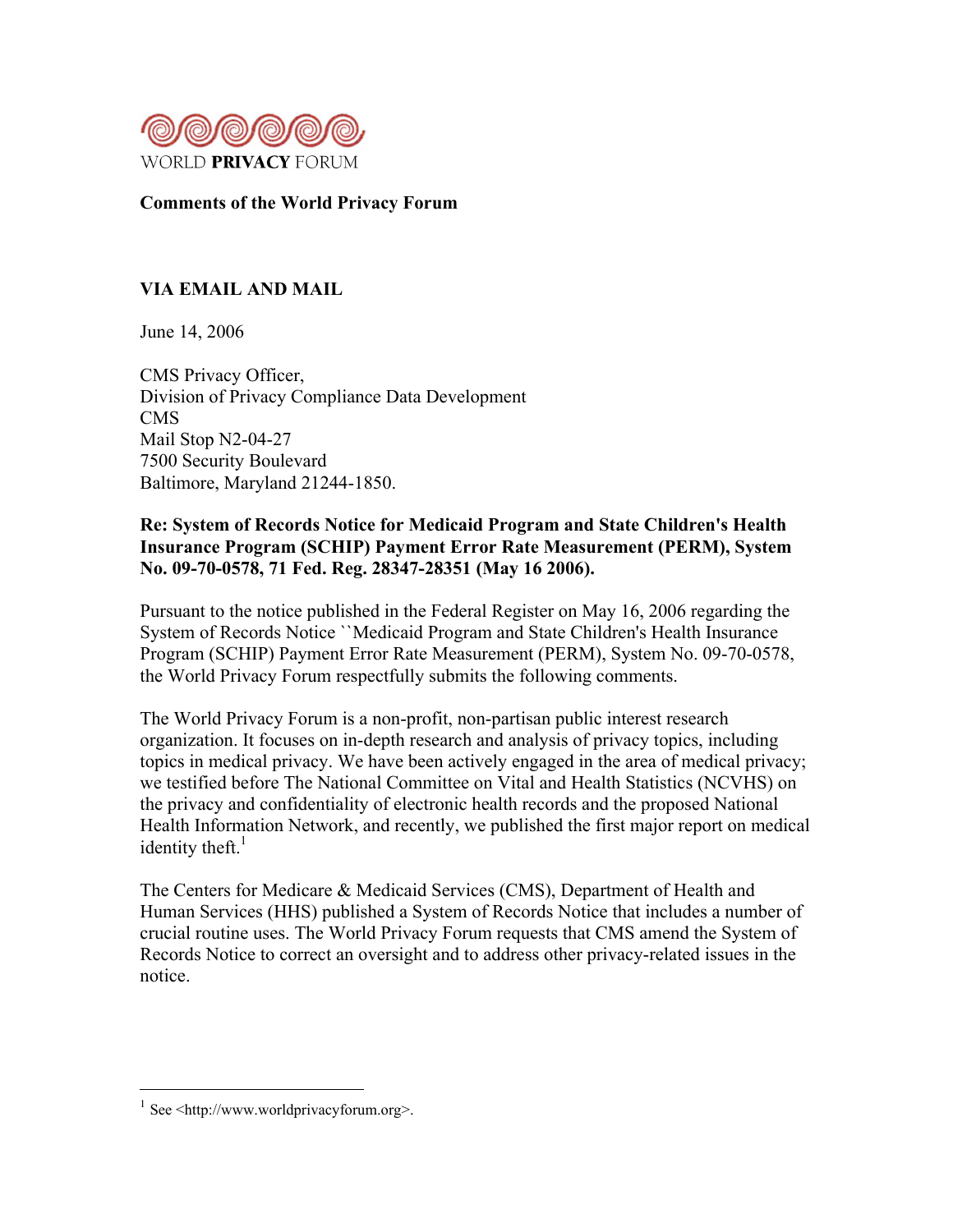### I. The System of Records needs to reference Executive Order 13181.

The System of Records Notice for System No.  $09-70-0578^2$  does not reference Executive Order 13181 of December 20, 2000, "To Protect the Privacy of Protected Health Information in Oversight Investigations."<sup>3</sup> President Clinton signed this order when the Health Insurance Portability and Accountability Act of 1996 (HIPAA) rules were first published. Executive Order 13181 restricts law enforcement use of health records against individuals; specifically, it states:

It is the policy of the Government of the United States that law enforcement may not use protected health information concerning an individual, discovered during the course of health oversight activities for unrelated civil, administrative, or criminal investigations, against that individual except when the balance of relevant factors weighs clearly in favor of its use. $4$ 

At a minimum, the System of Records Notice should specifically reference Executive Order 13181. However, the better course of action would be to incorporate the substance of the policy reflected in the Executive Order directly in the routine use. The policy protecting individuals against the use of Protected Health Information (PHI) discovered during health oversight agencies should be stated as an express limitation on disclosures to other agencies for fraud investigations. CMS should make compliance with Executive Order 13181 a condition of any referral. We also observe that the policy of the Executive Order also applies to civil and administrative investigations and may impose limitations on internal CMS activities as well as investigations conducted with or by other agencies.

The failure to reference the order in this Systems of Records Notice is at best an oversight and at worst a failure to comply with the letter and/or spirit of Executive Order 13181.

## II. CMS cannot define routine uses covering HIPAA records without taking into account in the text of the routine use the HIPAA requirements that significantly limit disclosure or that establish additional procedural requirements.

The CMS May 16 System of Records Notice says:

B. Additional Provisions Affecting Routine Use Disclosures. To the extent this system contains Protected Health Information (PHI) as defined by HHS regulation ``Standards for Privacy of Individually Identifiable Health Information'' (45 CFR parts 160 and 164, subparts A

 $\frac{1}{2}$ <sup>2</sup> System of Records Notice for Medicaid Program and State Children's Health Insurance Program (SCHIP) Payment Error Rate Measurement (PERM), System No. 09-70-0578, 71 Fed. Reg. 28347-28351 (May 16 2006). Hereafter cited as 71 Fed. Reg. 28347-28351 (May 16 2006).

<sup>&</sup>lt;sup>3</sup> Executive Order 13181. "To Protect the Privacy of Protected Health Information in Oversight Investigations." Signed December 20, 2000. See 65 FR 81321 (December 26, 2000). <http://www.archives.gov/federal-register/executive-orders/2000.html>.

<sup>4</sup> *Ibid.*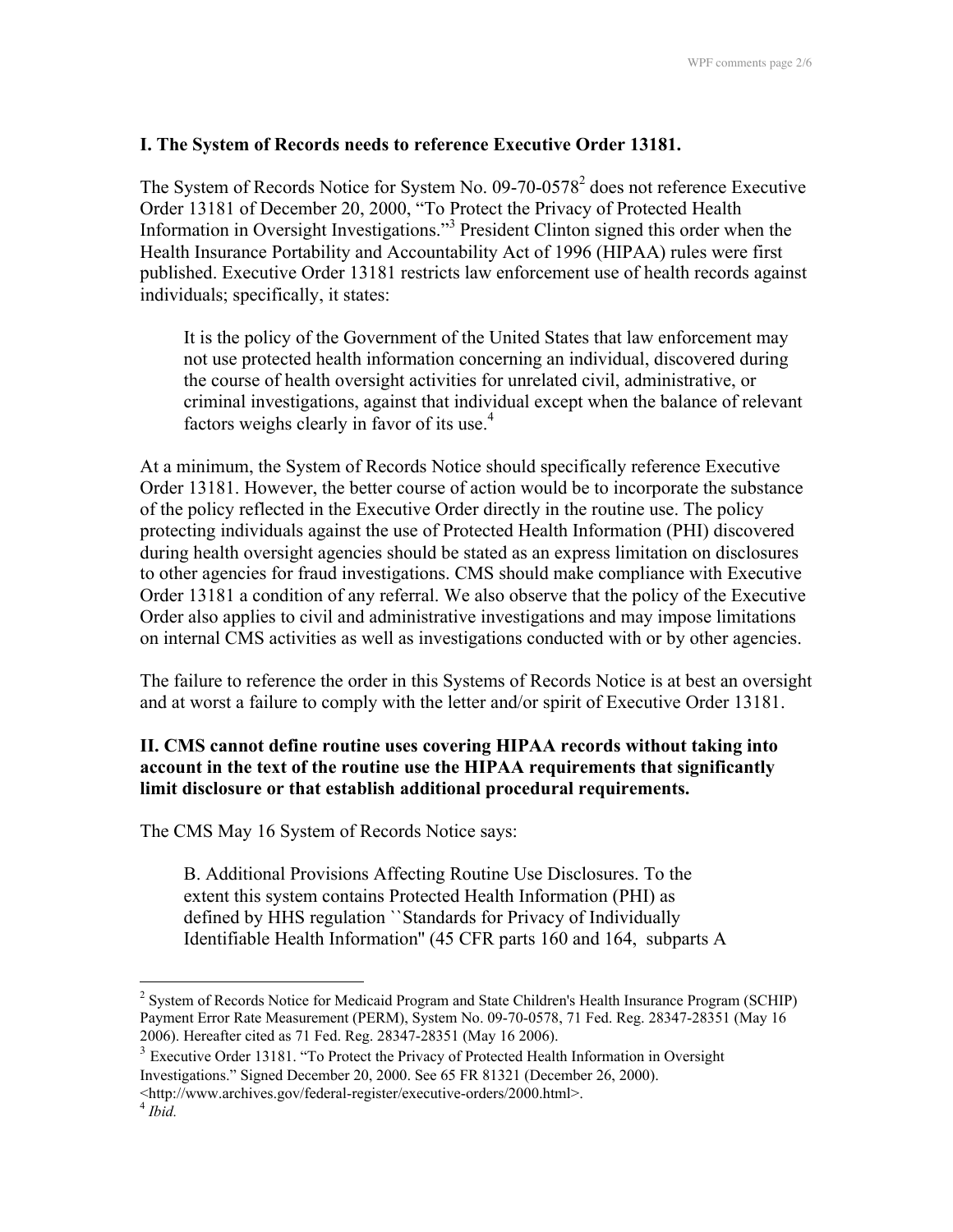and E) 65 FR 82462 (12-28-00). Disclosures of such PHI that are otherwise authorized by these routine uses may only be made if, and as, permitted or required by the `Standards for Privacy of Individually Identifiable Health Information.' (See 45 CFR  $164.512(a)(1)$ ).<sup>5</sup>

While the thought expressed in this limitation is admirable as well as legally mandated, it is not enough to comply with both the Privacy Act of 1974 and the HIPAA health privacy rule. A routine use that on its face permits a disclosure that violates legally binding HIPAA standards is an improper routine use. An agency cannot describe a routine use that allows both legal and illegal disclosures and then say in another part of its notice that it will not make disclosures that are illegal. Each routine use must stand on its own and fully and clearly describe the extent to which disclosures are allowed. A routine use is not just authority for an agency to disclose. It is a public notice of the scope of authorized disclosures. This is why the law requires routine uses to be included on forms used to collect personal information. 5 U.S.C. §552a(e)(3)(C). A disclaimer included in another place is not legally sufficient.

Consider the third proposed routine use:

3. Member of Congress or to a Congressional staff member in response to an inquiry of the Congressional office made at the written request of the constituent about whom the record is maintained.

 Individuals sometimes request the help of a Member of Congress in resolving some issue relating to a matter before CMS. The Member of Congress then writes CMS, and CMS must be able to give sufficient information to be responsive to the inquiry. $<sup>6</sup>$ </sup>

To the extent that this routine use covers disclosure of a HIPAA record, the disclosure would require a signed authorization by the constituent that meets the HIPAA standard. For the routine use to suggest that disclosure of a HIPAA record can be made on another basis is misleading to the public, to congressional staff and members, and to CMS staff.

In addition, it is worth noting that if an authorization for the disclosure has been obtained from the data subject, then no routine use is actually needed. The Privacy Act already allows disclosures with the "prior written consent" of the data subject.<sup>7</sup> Thus, a routine use that properly reflects the HIPAA requirements is at best superfluous and at worst improper. A routine use that duplicates the statutory disclosure authorization would be a nullity. If CMS sees the need for a routine use that covers only non-HIPAA records, that narrow routine use may meet legal standards.

5  $5$  71 Fed. Reg. 28347-28351 (May 16 2006).

<sup>6</sup> *Ibid.*

 $7$  "No agency shall disclose any record which is contained in a system of records by any means of communication to any person, or to another agency, except pursuant to a written request by, or with the prior written consent of, the individual to whom the record pertains [subject to 12 exceptions]." 5 U.S.C. § 552a(b).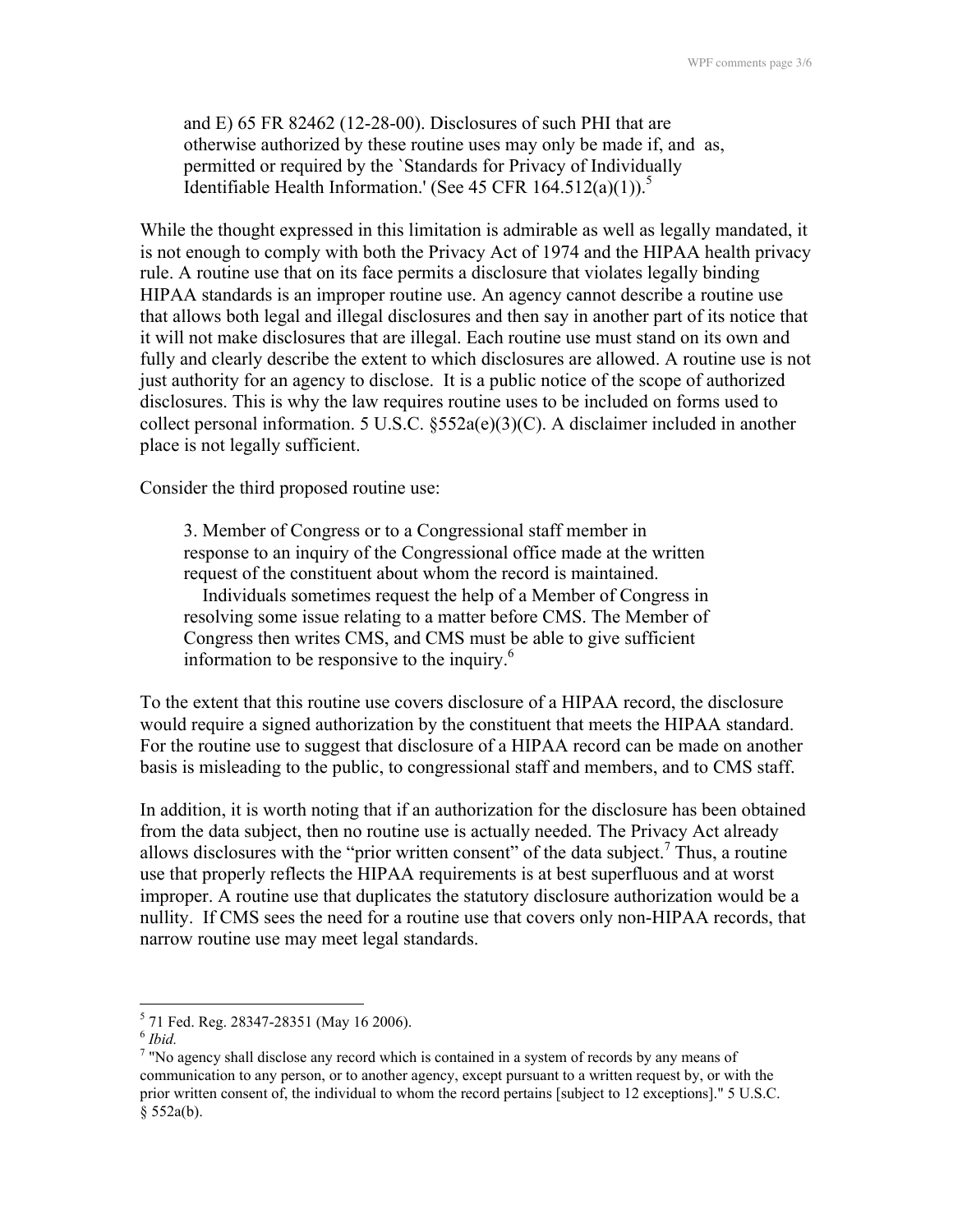Next consider the routine use that allows disclosures to agency contractors. If the records involved are HIPAA records, then a business associate agreement would be almost certainly be necessary. In addition HIPAA security requirements would also apply to the contractor and the transferred data. The same standard contractor routine use that may have been adequate before the HIPAA rules became effective no longer meets the legal requirements of the Privacy Act. A routine use should, in its own text, reflect the substantive and procedural limitations found in HIPAA.

Lastly, without making any attempt to be comprehensive in analyzing the proposed routine uses, we offer another example. The routine use for litigation fails to match up with the complex and explicit requirements in HIPAA.<sup>8</sup> Some litigation disclosures by CMS may qualify as health care operations, and the proposed routine use might be adequate for those litigation disclosures. We do not take a position on that narrow point. However, many other litigation disclosures can only be made with prerequisites clearly set out in the HIPAA privacy rule. Any routine use addressing those disclosures must do a better job of incorporating the HIPAA requirements in the text of the routine use.

In general, these shortcomings of the routine uses are not trivial. If CMS relies on a routine use that fails to meet Privacy Act standards for clarity and completeness, it runs the risk that all disclosures made on that basis of that routine use will be held to be illegal. The consequences of illegal disclosures could be stunning. Any further use of improperly disclosed information might be prohibited. The agency might be exposed to the possibility of paying actual damages to each individual whose record was disclosed. Legitimate criminal prosecutions could be endangered. There is no reason for CMS to take these risks.

We are not unaware of the likelihood that CMS, HHS, and many other government agencies that maintain HIPAA records in Privacy Act systems of records may have been following the same routine use policy and practice reflected in the notice in question here. Whether this has been the result of oversight, laziness, or a reasoned process is unknown to us. In our view, all routine uses covering HIPAA records should have been revised and republished to recognize HIPAA requirements.

At present, we request only that the routine uses for this system of records be revised to reflect the HIPAA requirements as appropriate when the disclosures involve HIPAA records. One possible approach may be to have separate routine uses for HIPAA records and for records in the system (if any) not subject to HIPAA.

We suggest, however, that CMS and HHS should consider undertaking the broader assignment of conforming all routine uses for records covered by HIPAA with the legal requirements that we have set out here. That task is large, but the risks of failure to meet the standards of the law are larger.

 $845$  C.F.R. § 164.512(e).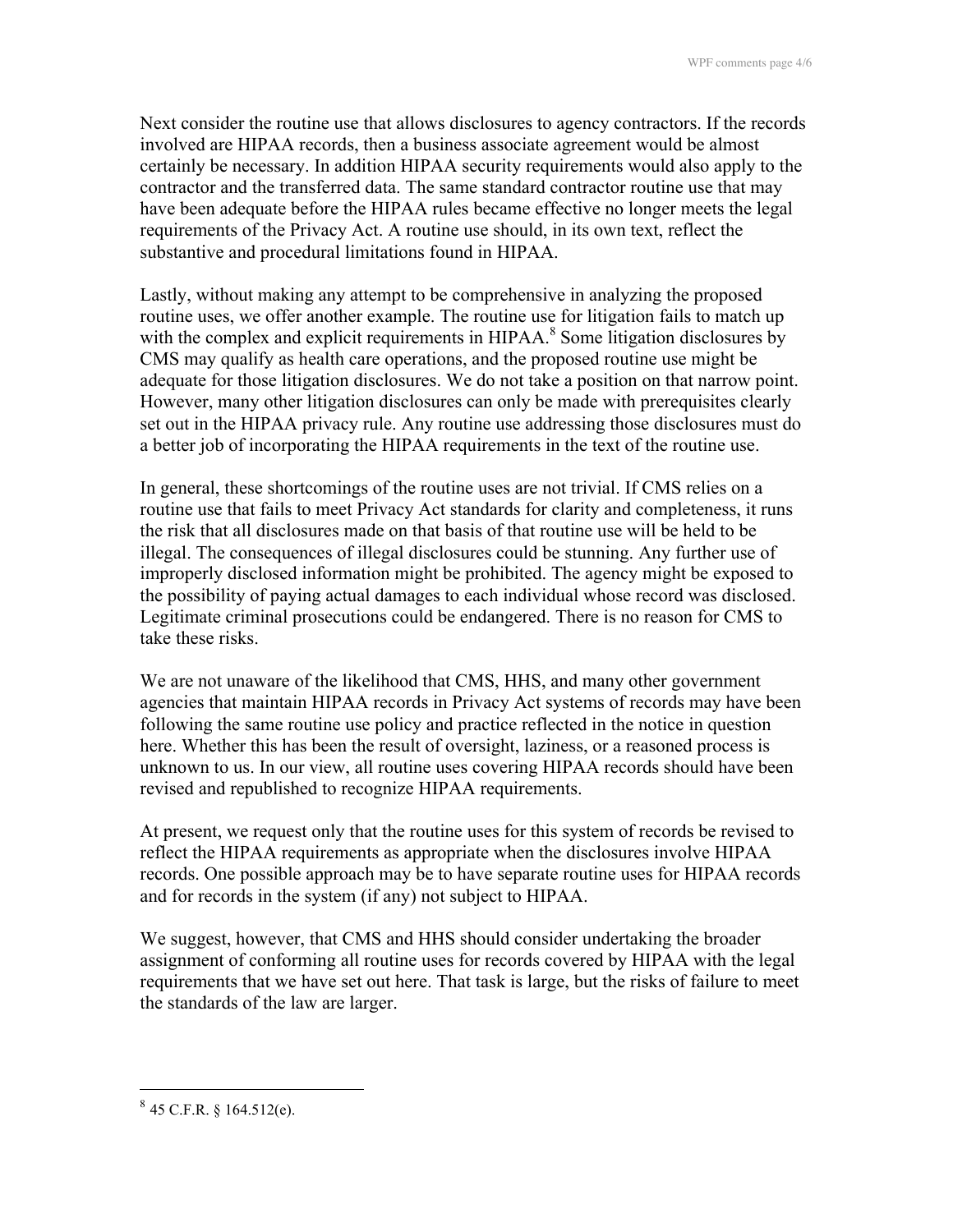## III. Discussion of disclosure policy of directly identifiable data

The System of Records Notice says:

In addition, our policy will be to prohibit release even of data not directly identifiable, except pursuant to one of the routine uses or if required by law, if we determine there is a possibility that an individual can be identified through implicit deduction based on small cell sizes (instances where the patient population is so small that individuals who are familiar with the enrollees could, because of the small size, use this information to deduce the identity of the beneficiary).<sup>9</sup>

The World Privacy Forum supports the policy stated in the above paragraph. The policy could be improved by attention to the possibility that someone who is not "familiar with the enrollees" could also use the data and re-identify individuals. On this general point, we refer you to the Illinois Supreme Court's decision in Southern Illinoisan v. Illinois Department of Public Health,

<http://www.state.il.us/court/opinions/SupremeCourt/2006/February/Opinions/Html/987 12.htm>. In that case, an expert with no familiarity with the subjects of a disease registry was able to identify many of the individuals in the registry from very limited and seemingly non-identifiable information. We see no reason to limit the concern about reidentification to "those familiar with the enrollees."

We note that the issue raised by the quoted paragraph seems applicable more broadly to CMS data, and we wonder why there is not a broader CMS rule or policy addressing reidentification possibilities for de-identified data. The Privacy Act of 1974 only regulates the disclosure of identifiable records maintained in a system of records. The possibility that indirectly identifiable information specified in the System of Records Notice might be identifiable in some circumstances is a legitimate concern, but it is one that likely falls outside the scope of the Act. If that is the case, then we wonder about the legal significance of the policy in a Privacy Act system notice. We still support the general policy, with the modification suggested above, but there may be a more effective and more binding way for CMS to express its policy on re-identification.

As CMS is aware, HIPAA itself sets some standards for de-identification of PHI.<sup>10</sup> To the extent that the HIPAA requirements attach, there are already clear standards for the release of de-identified data, and those standards appear to be stated differently than the policy in the paragraph quoted above. Without knowing more about the facts of actual disclosures, we cannot assess the possibility that the CMS standard in this system of records may differ from the more detailed HIPAA standard.

<sup>&</sup>lt;sup>9</sup> 71 Fed. Reg. 28347-28351 (May 16 2006).

 $^{10}$  45 C.F.R. § 164.514(a), (e).